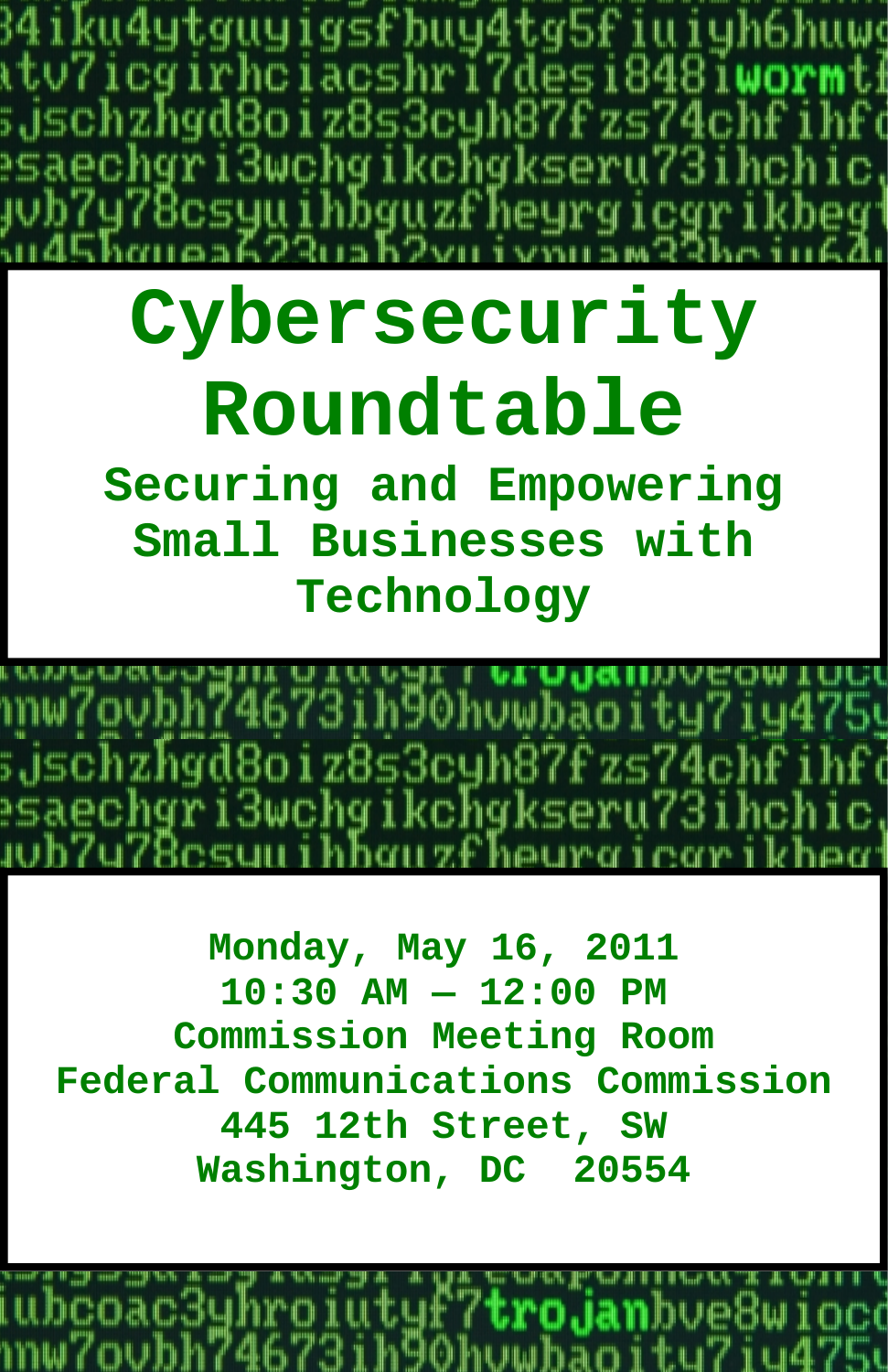# **Cybersecurity Roundtable: Securing and Empowering Small Businesses with Technology**

- **Julius Genachowski**, Chairman, FCC
- **Secretary Michael Chertoff**, Chairman, Chertoff Group
- **Al Kinney**, Director, Defense Cyber Security Capabilities, HP **Enterprise**
- **Ann Beauchesne**, Vice President National Security & Emergency Preparedness Department U.S. Chamber of Commerce
- **Chanelle Hardy**, Senior Vice President for Policy, National Urban League
- **Cheri F. McGuire**, VP, Global Government Affairs & Cybersecurity Policy, Symantec
- **Dave Notch,** Chief Information Security Officer, Thomson Reuters
- **Ken Yancey**, CEO, SCORE
- **Maurice Jones**, COO and CFO of Parkinson Construction Company
- **Dr. Phyllis Schneck**, CTO, McAfee Public Sector

**WEBCAST**: www.fcc.gov/live

# **TWITTER HASHTAG**: #FCCLIVE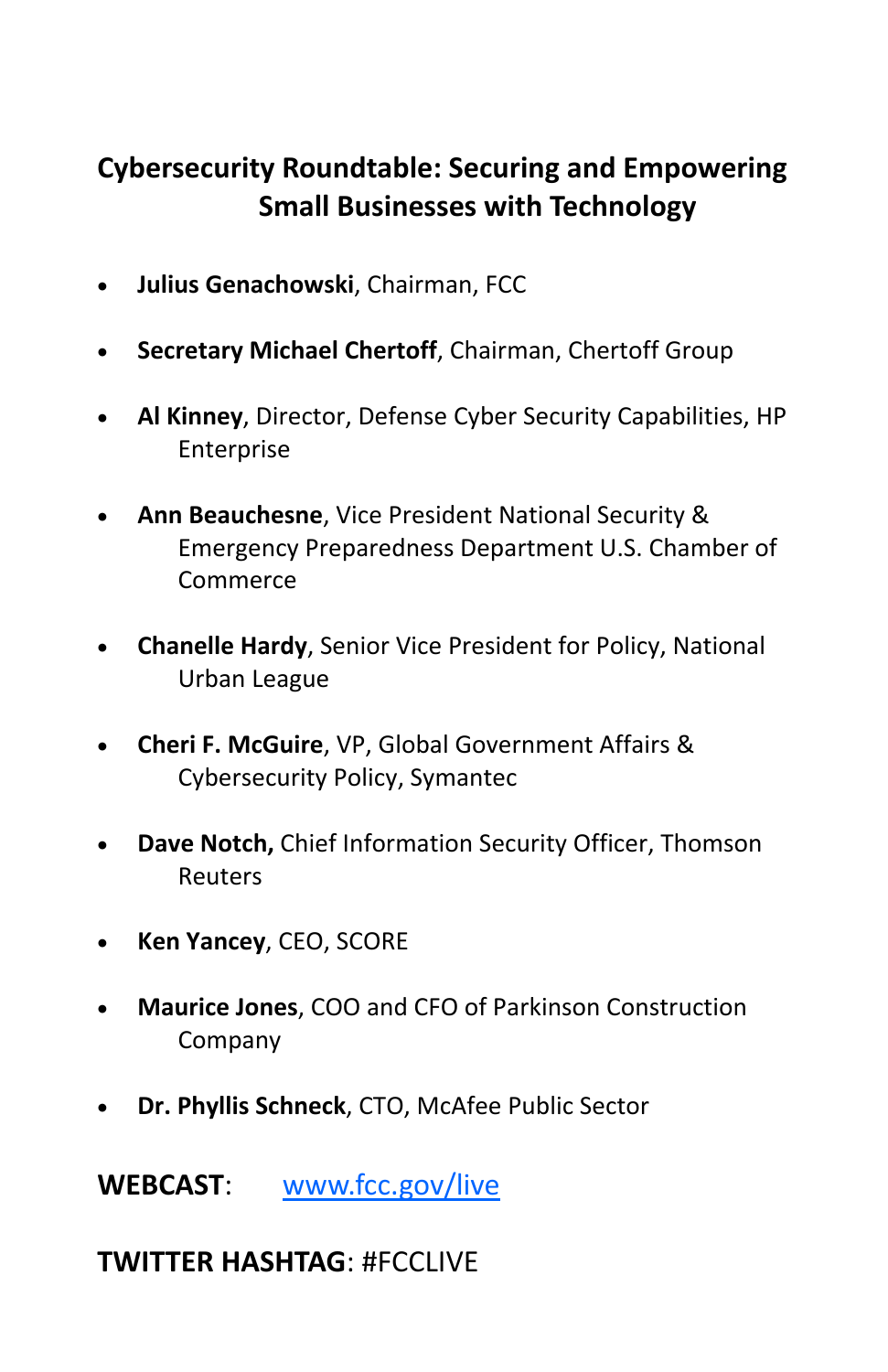

**Julius Genachowski**

## **Chairman, Federal Communications Commission**

Chairman Genachowski has two decades of experience in public service and the private sector. Prior to his appointment as FCC Chairman, he spent more than a decade working in the technology and media industries as an executive, entrepreneur, and board member. He was a senior executive at IAC/InterActiveCorp, a Fortune 500 company, serving as Chief of Business Operations and, before that, General Counsel. He cofounded the technology incubator LaunchBox Digital, and he was a Spe‐ cial Advisor at the private equity firm General Atlantic.

Genachowski's public service spans broadly across government. His con‐ firmation as FCC Chairman returned him to the agency where, from 1994 until 1997, he served as Chief Counsel to Chairman Reed Hundt, and, be‐ fore that, as Special Counsel to then‐FCC General Counsel (later Chair‐ man) William Kennard.

Previously, he was a law clerk at the U.S. Supreme Court for Justice David Souter and Justice William J. Brennan, Jr. (ret.), and the U.S. Court of Ap‐ peals for the D.C. Circuit for Chief Judge Abner Mikva. Genachowski also worked in Congress for then‐U.S. Representative (now Senator) Charles E. Schumer (D‐N.Y.), and on the staff of the House select committee investi‐ gating the Iran‐Contra Affair. He was nominated by President Obama in March 2009, and confirmed by the Senate in June 2009.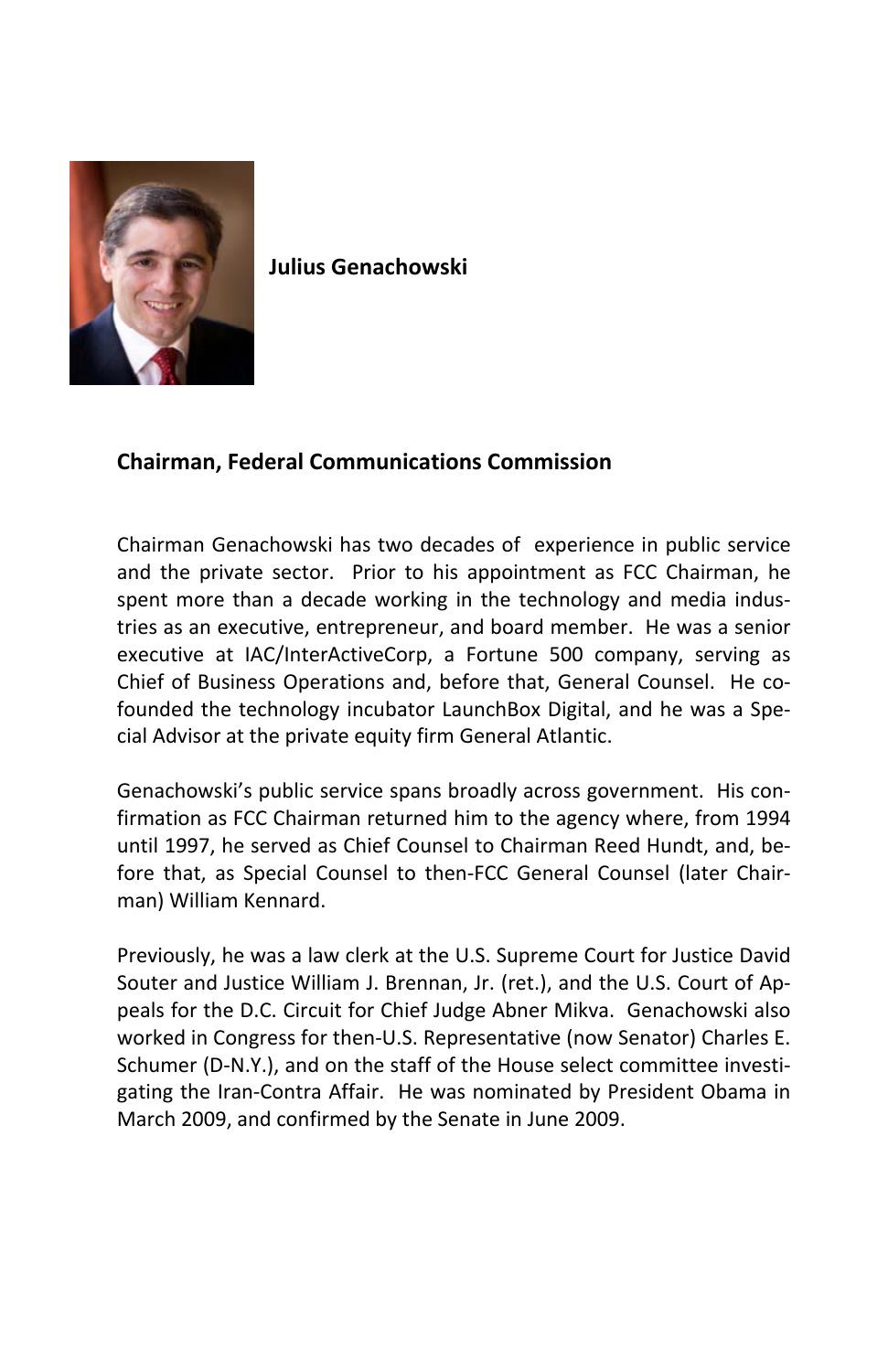

## **Secretary Michael Chertoff Chairman, Chertoff Group**

As Secretary of the U.S. Department of Homeland Security from 2005 to 2009, Mr. Chertoff led the country in blocking would‐be terrorists from crossing our borders or implementing their plans if they were already in the country. At Chertoff Group, Mr. Chertoff provides high‐level strategic counsel to corporate and government leaders on a broad range of security issues, from risk identification and prevention to preparedness, response and recovery. "Risk

management has become the CEO's concern," he says. "We help our clients de‐ velop comprehensive strategies to manage risk without building barriers that get in the way of carrying on their business."



#### **Al Kinney**

**Director, Defense Cyber Security Capabilities, HP Enterprise**  Al Kinney is the Director, Defense Cyber Security Capabilities at HP Enterprise Services. Mr. Kinney serves with a team of DoD Cybersecurity subject matter experts who oversee business, marketing, and investment strategies supporting development of defense cyber warfare services capabilities, industry awareness, and client interaction. While serving as a Portfolio Manager with the Johns Hopkins University Applied Physics Laboratory, Mr. Kinney developed a line of Cyber

Warfare business culminating in a competitive award for DARPA's National Cyber Range. He holds a Command & Staff Diploma from the Naval War College along with science and engineering degrees from the U.S. Naval Academy and the Naval Postgraduate School. He is active in the academic community as a member of the University of Maryland Baltimore County Cyber Security Advisory Board and is an adjunct professor within the Johns Hopkins University Whiting School of Engineering. His recent academic projects include designing a Masters program in Cybersecurity Strategy and Policy for UMBC.



#### **Ann Beauchesne**

**Vice President National Security & Emergency** 

Preparedness Department U.S. Chamber of Commerce Ann M. Beauchesne is Vice President of the U.S. Chamber of Commerce's National Security & Emergency Preparedness Department, which works to achieve increased national security while maintaining the openness and mobility that are critical to the Nation's economy. She is the principal spokesperson on national security and emergency preparedness issues and is responsible for building and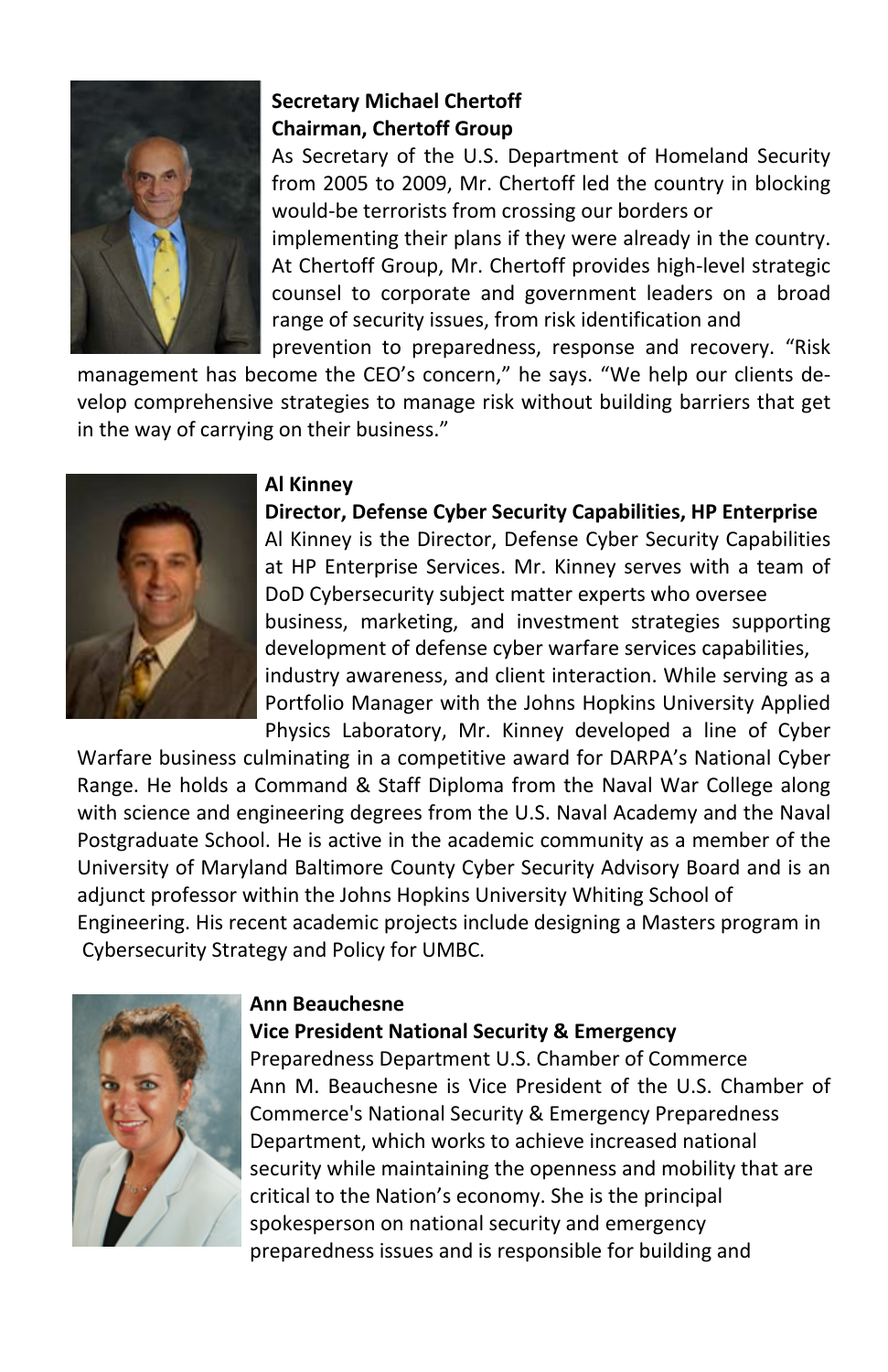maintaining relationships with administration and regulatory agency leaders. The U.S. Chamber of Commerce is the world's largest business federation representing the interests of more than 3 million businesses of all sizes, sectors, and regions, as well as state and local chambers and industry associations.



#### **Chandelle Hardy**

#### **Senior Vice President for Policy, National Urban League**

Chanelle Hardy is the Senior Vice President for Policy for the National Urban League (NUL) and Executive Director of the National Urban League Policy Institute (NULPI), and is responsible for developing the League's policy, research and advocacy agenda. She serves as editor‐in‐chief of the NULPI signature publication, "The State of Black America," and coordinates the NUL Legislative Policy Conference. She is the former Chief of Staff and Counsel to US Representative Artur Davis, who represented the Seventh Congressional District of

Alabama and served on the House Ways and Means Committee and the Commit‐ tee on House Administration. Ms. Hardy received her JD from the Howard University School of Law and was a member of the Huver I. Brown Trial Advocacy Moot Court Team. She received her undergraduate degree in English, with Honors, and Piano Performance from the University of Maryland at College Park (UMCP).



#### **Cheri F. McGuire**

## **VP, Global Government Affairs & Cybersecurity Policy, Symantec**

Cheri McGuire serves as Vice President for Global Government Affairs and Cybersecurity Policy at Symantec Corporation where she leads global policy efforts focused on cybersecurity, data integrity and privacy issues. She works extensively with industry and government organizations and serves as Chair of the IT Sector Coordinating Council. Prior to

joining Symantec, she served as Director for Critical Infrastructure and Cybersecurity in Microsoft's Trustworthy Computing Group, where she focused on driving strategic change in industry and governments to advance critical infrastructure security and resiliency. Her role included working with groups to align software, services, and capabilities with CIP and cybersecurity requirements and policy. She also served as Microsoft's representative to the Industry Executive Subcommittee of the President's National Security Telecommunications Advisory Committee. Prior to joining Microsoft, Ms.

McGuire served as the Acting Director of the Department of Homeland Security's (DHS) National Cyber Security Division (NCSD), including the United States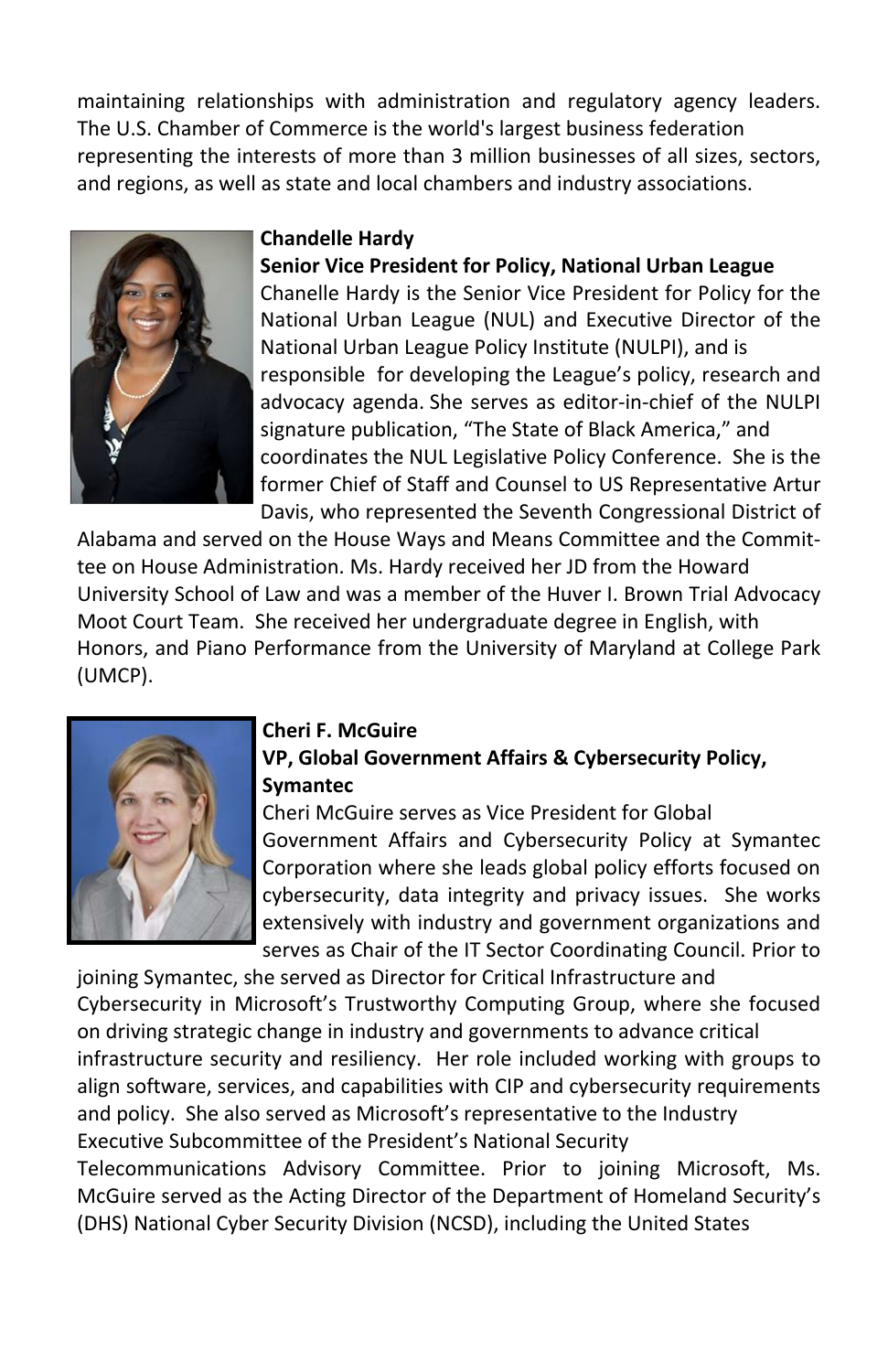Computer Emergency Readiness Team (US‐CERT), where she led the national‐ level mission for responding to cyber incidents and securing America's cyber infrastructure. She built a cooperative alliance with IT Sector industry and government representatives to develop the first IT Sector Specific Plan (SSP), under the National Infrastructure Protection Plan (NIPP), to increase the security and resiliency of the IT Sector. Ms. McGuire holds an MBA from The George Washington University and a BA from the University of California at Riverside.



#### **Dave Notch**

#### **Chief Information Security Officer, Thomson Reuters**

Dave Notch currently serves as Thomson Reuters Chief Information Security Officer. He is responsible for managing the corporate programs for information security, business continuity, disaster recovery and technology related audit and compliance activities. He has served a number of roles related to security, architecture and engineering during his 17 years in the technology

industry. He holds a Masters degree in Computer Science from the University of Minnesota, Institute of Technology. He currently sponsors the Thomson Reuters Information Security Council and BCP/DR Leadership Team and has represented the company on a number of industry and advisory groups.



#### **Ken Yancey CEO, SCORE**

Ken Yancey is responsible for developing SCORE's business plan and vision as well as coordinating national program efforts and all the association's management operations. He also directs the efforts of the headquarters staff to serve and support the 370 chapters across the country. Prior to joining SCORE in 1993, he was

Executive Director at the National Business Association. Mr. Yancey is a graduate of Texas A&M University (BBA/Finance), and is a recipient of the USA Freedom Corp Award of Excellence, the ASAE Summit Award, and the BSA Goose Creek District Award of Merit.



#### **Maurice Jones**

**COO and CFO of Parkinson Construction Company** Maurice Jones is the Chief Operating Officer and Chief Financial Officer of Parkinson Construction Company, Inc. (PCCI) of Washington, DC, and Brentwood, MD. Mr. Jones, who has held his current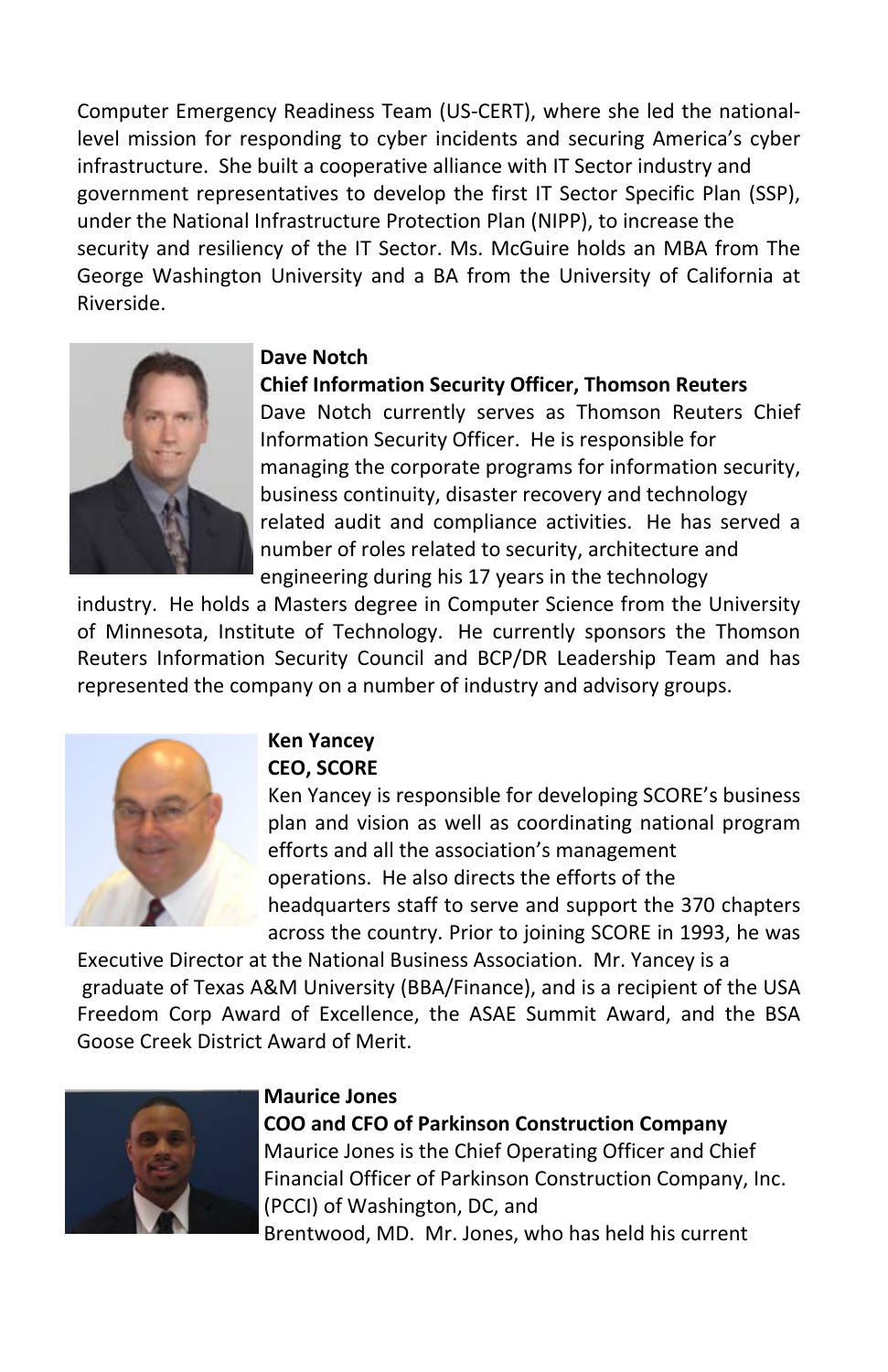positions for the past two years, is responsible for the day‐to‐day management of the company's 100+ employees which includes managing its IT solutions. PCCI is a licensed general contractor that has specialized in general construction and masonry subcontracting for more than 30 years. The company has helped construct notably high‐profile facilities such as Verizon Center, Nationals Park and Arena Stage; buildings at all of the region's major airports, the Pentagon and Fort McNair; and schools, universities, other government and office buildings throughout the metropolitan area. Mr. Jones earned his Bachelor of Science degree in Accounting from Morgan State University and currently attends Johns Hopkins University's Carey Business School graduate program.



#### **Dr. Phyllis Schneck CTO, McAfee Public Sector**

Dr. Phyllis Schneck currently serves as vice president of threat intelligence at McAfee, and is responsible for the design and application of McAfee's ® Internet reputation intelligence, strategic thought leadership around technology and policy in cybersecurity, and leading McAfee® initiatives in critical infrastructure protection and cross‐sector cybersecurity. She recently served as a commissioner and working group co‐chair on the public‐private partnership for the CSIS Commission to Advise the 44th President on Cyber

Security. Dr. Schneck also served for eight years as chairman of the National Board of Directors of the FBI's InfraGard program and as founding president of InfraGard Atlanta, GA. Named one of Information Security Magazine's Top 25 Women Leaders in Information Security, she holds three patents in highperformance and adaptive information security, and has six research

publications in the areas of information security, real-time systems, telecom and software engineering. Dr. Schneck holds a Ph.D. in Computer Science from Geor‐ gia Tech.